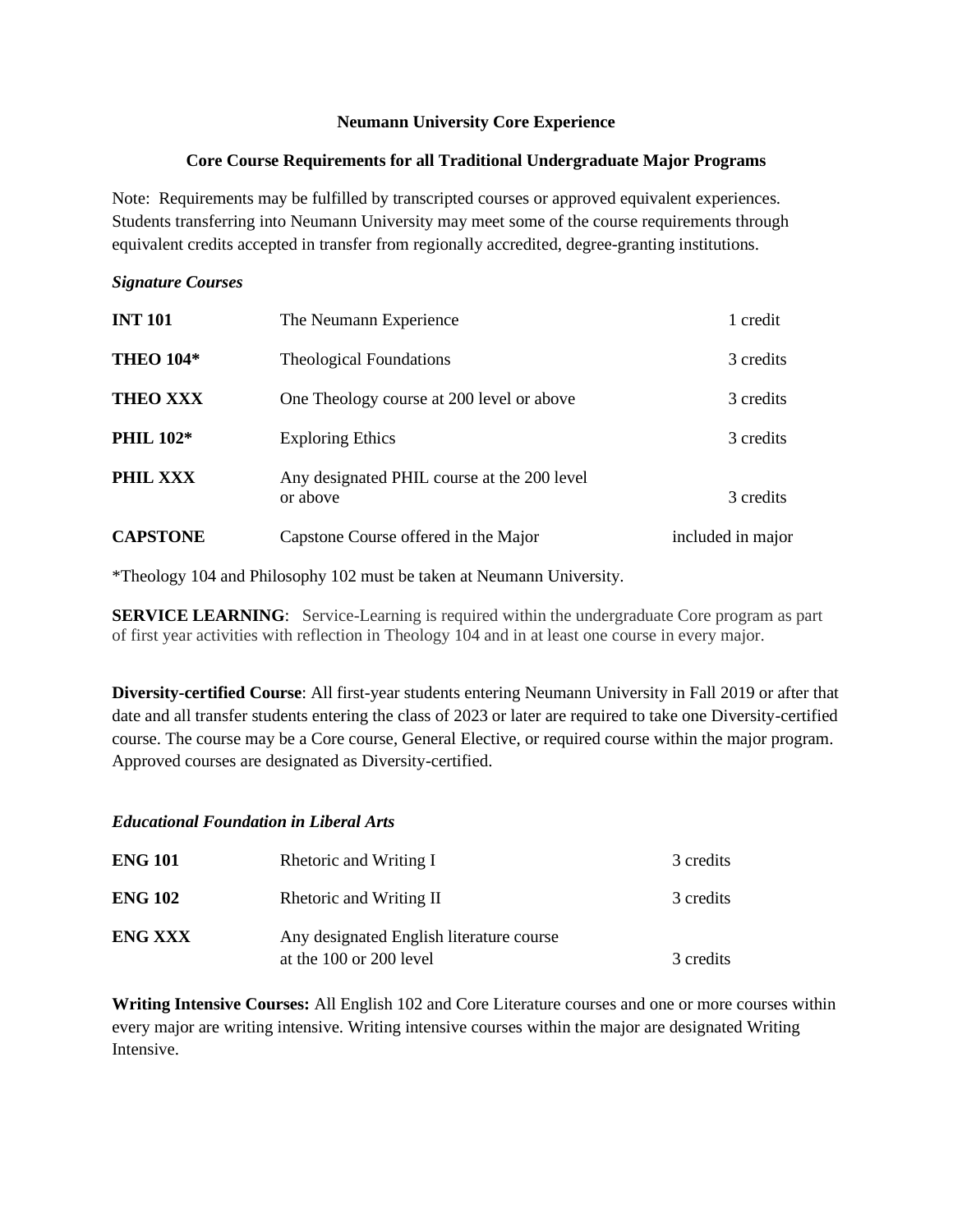| <b>Math</b>                                          | One of the following courses:                                     |                 |                                                                                        | 3 credits |           |  |
|------------------------------------------------------|-------------------------------------------------------------------|-----------------|----------------------------------------------------------------------------------------|-----------|-----------|--|
|                                                      | <b>MATH 102</b>                                                   |                 | <b>Introductory Statistics</b>                                                         |           |           |  |
|                                                      | <b>MATH 103</b>                                                   | College Algebra |                                                                                        |           |           |  |
|                                                      | <b>MATH 106</b>                                                   |                 | Mathematical Decision-making                                                           |           |           |  |
|                                                      | <b>MATH 110</b>                                                   | Precalculus     |                                                                                        |           |           |  |
|                                                      | <b>MATH 205:</b>                                                  |                 | Mathematical Modeling for Teachers II<br>(for students seeking teaching certification) |           |           |  |
| <b>Science</b>                                       | One of the following courses:                                     |                 | 3 credits/1 credit lab                                                                 |           |           |  |
|                                                      | BIO 105/115                                                       |                 | Principles of Biology/Lab                                                              |           |           |  |
|                                                      | BIO 107/117                                                       |                 | General Biology I/Lab                                                                  |           |           |  |
|                                                      | CHEM 101/111<br>CHEM 102/112<br>CHEM 107/117<br>ENV 105/115       |                 | Fundamentals of Chemistry/Lab                                                          |           |           |  |
|                                                      |                                                                   |                 | Chemical Investigations/Lab                                                            |           |           |  |
|                                                      |                                                                   |                 | General Chemistry I/Lab                                                                |           |           |  |
|                                                      |                                                                   |                 | Introduction to Environmental Studies/Lab                                              |           |           |  |
|                                                      | PHYSC 105/115                                                     |                 | Physical Science/Lab                                                                   |           |           |  |
|                                                      | PHY 107/117                                                       |                 | Physics I/Lab                                                                          |           |           |  |
| <b>Social Sciences</b> One of the following courses: |                                                                   | 3 credits       |                                                                                        |           |           |  |
|                                                      | <b>ANTHR 101</b>                                                  |                 | Introduction to Cultural Anthropology                                                  |           |           |  |
|                                                      | <b>ANTHR 102</b>                                                  |                 | Principles of Cultural Anthropology                                                    |           |           |  |
|                                                      | <b>POLSC 101</b>                                                  |                 | The American Political Process                                                         |           |           |  |
|                                                      | PSYCH 101                                                         |                 | General Psychology                                                                     |           |           |  |
|                                                      | <b>SOC 101</b>                                                    |                 | Principles of Sociology                                                                |           |           |  |
|                                                      | ECON 200                                                          |                 | <b>Essentials of Economics</b>                                                         |           |           |  |
| <b>History</b>                                       |                                                                   |                 | (Any History [ <i>HIST</i> ] course at the 100- or 200-level)                          |           | 3 credits |  |
|                                                      |                                                                   |                 |                                                                                        |           |           |  |
|                                                      | <b>Fine Arts: Art, Music, or Theater</b>                          |                 |                                                                                        |           | 3 credits |  |
|                                                      | (Any designated Art [ART], Music [MUS], Theater [THEA] course, or |                 |                                                                                        |           |           |  |
|                                                      | PHIL 260, The Philosophy of Music;                                |                 |                                                                                        |           |           |  |

*ARTPP 180, Introduction to Arts Production and Performance*)